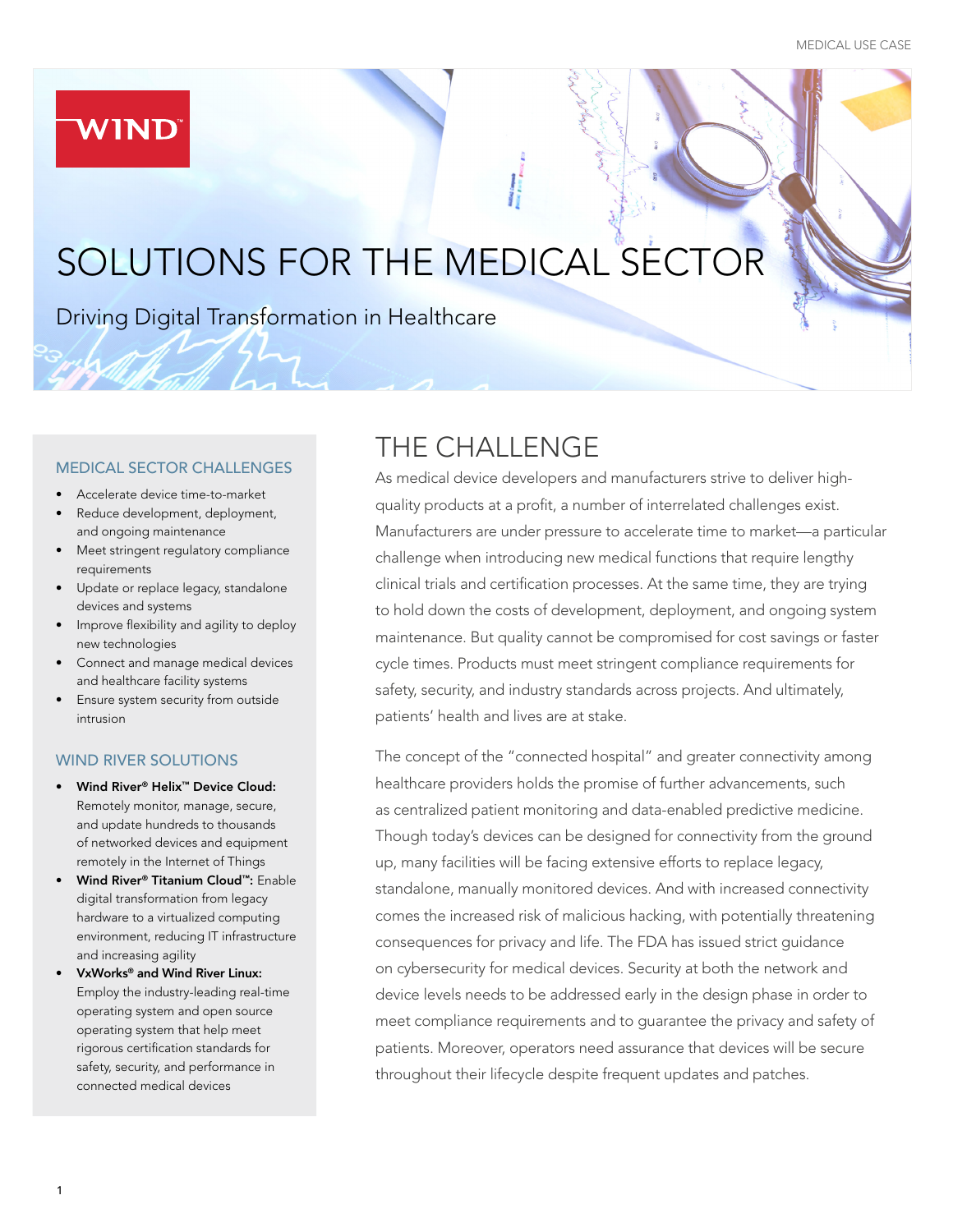# THE SOLUTION

A combination of Internet of Things (IoT) technologies and software-defined architecture (SDA) from Wind River® is enabling medical technology developers to accelerate the digital transformation of healthcare, ushering in a new era of innovation, operating efficiency, and improved patient care. Through virtualization, healthcare facilities can move beyond the constraints of legacy equipment to the cloud and realize the vision of centralized device monitoring and data aggregation. With centralized device management, updates can take place instantly and remotely, via software that also allows for seamless device failover. By enriching data with analytics and machine learning, today's technologies can help providers make more informed decisions for their patients.

Wind River delivers a comprehensive set of solutions that enable medical technology providers and their customers to start reaping the benefits of digital transformation. Wind River also provides information and services to assist medical device manufacturers in doing the following:

- Fully evaluate Wind River products' suitability for use and establish that requirements, including quality requirements, are met.
- Design their medical devices using Wind River products in a safe and effective manner.
- Satisfy FDA requirements for information in premarket submissions for off-the-shelf software components from Wind River.

### Wind River Titanium Control

Part of our Wind River Titanium Cloud™ virtualization platform, Wind River Titanium Control is an ultra-reliable, on-premise cloud infrastructure platform that delivers the uptime and performance needed for controlling and communicating with networked devices at any scale. Its open architecture gives operators the flexibility to:

- Accelerate device deployment by eliminating the need to integrate, test, and document multiple technology components from different vendors.
- Incorporate equipment and software components from multiple sources and avoid vendor lock-in.
- Replace components quickly without affecting other areas of operation.
- Take advantage of technological innovations as they become available.

By virtually any measure, Titanium Control delivers the results healthcare operators demand:

- Uncompromising reliability: Titanium Control meets and often outperforms legacy system standards for reliability, uptime, and low latency. When devices must not fail, Titanium Control ensures that your services run when, where, and how they need to, always.
- Security: An extensive, built-in, fully integrated, and multilayered security framework protects your systems against network-borne threats.
- Reduced costs: Titanium Control lowers the cost of deployment, maintenance, and replacement compared to legacy systems and equipment and further reduces costs by allowing the use of standard, off-the-shelf servers.
- Significantly lower TCO, higher ROI: Wind River has developed a comprehensive modeling tool to compare total cost of ownership and return on investment with Titanium Control against existing hardware infrastructure. Taking into account a number of factors, including reliability; scalability; costs of support, software, servers, and more; and actual customer data, we can model TCO across installations over a multiyear horizon. Given this analysis, customers can anticipate enormous potential savings by replacing hardware-based infrastructure with Titanium Control.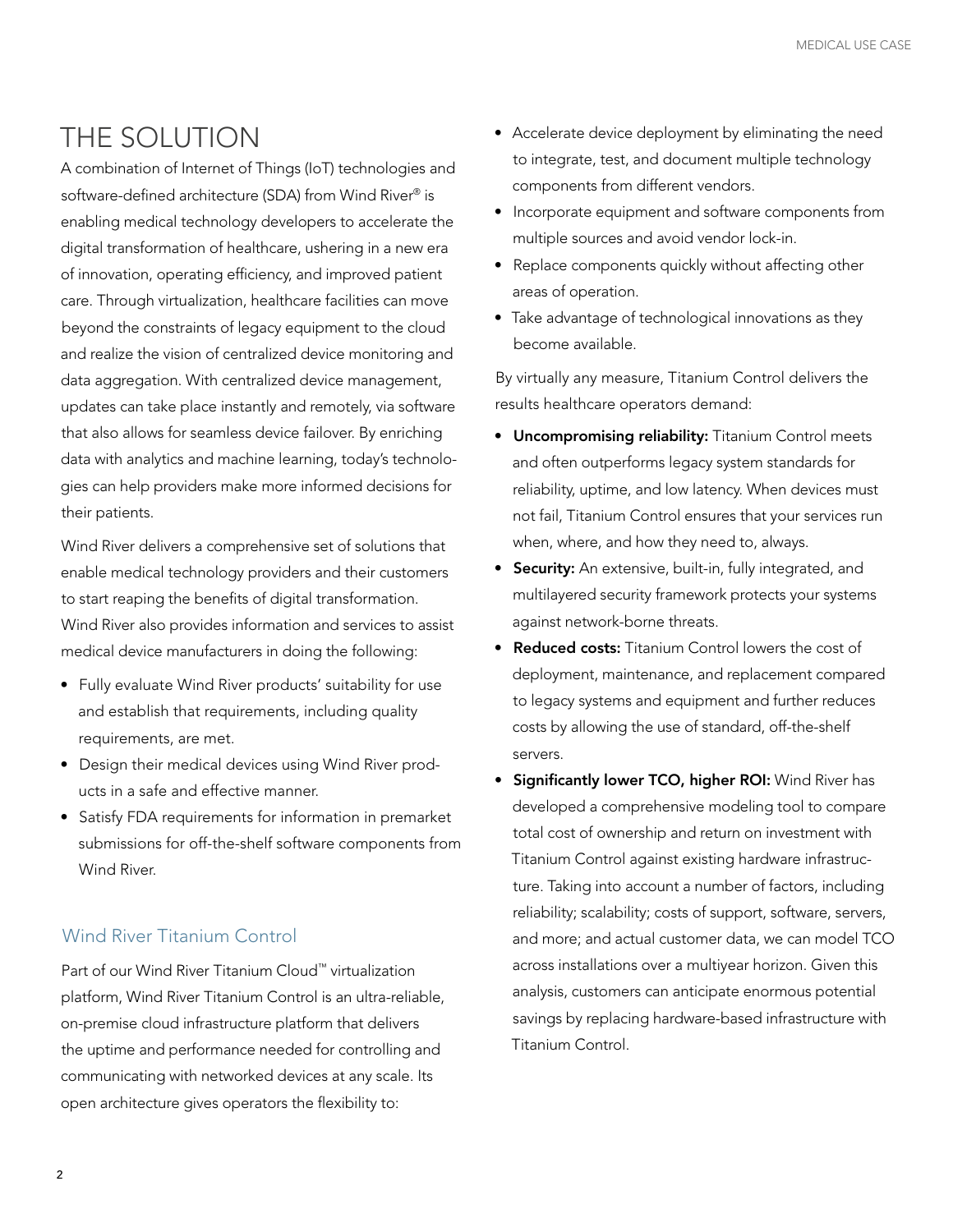#### Wind River Helix Device Cloud

Wind River Helix™ Device Cloud is the IoT device management platform that enables correctly functioning medical equipment, both inside and outside of clinical environments. Medical professionals are usually not skilled in diagnosing a device's operational issues. Remote connectivity is therefore integral for medical device manufacturers to provide the additional support required without hiring additional technician staff.

From a centralized web-based management console, operators can remotely and securely monitor, manage, service, and update a wide range of devices, from vital sign monitors to infusion systems to imaging and diagnostic equipment. The system also collects and integrates data from any number of devices, machines, and systems, enabling medical IT teams to track device status and content, diagnose problems remotely, and proactively determine when updates are needed.

- Avoid costly downtime: Device Cloud helps keep operations humming smoothly by immediately alerting operators to any issues. Avoiding medical device downtime positively impacts patient treatment and care.
- Support predictive maintenance: Sensors on equipment tell operators when a medical device is behaving abnormally, eliminating the need for routine preventive maintenance and downtime.
- **Leverage device data:** Device Cloud can collect and aggregate real-time operational data about medical devices to give healthcare administrators insights for better informed and tailored healthcare.
- **Enhance security:** Device Cloud enables system operators to monitor devices and their communications for vulnerabilities and securely deliver software patches and upgrades at scale to mitigate threats.

### Operating Systems

Wind River was a pioneer and is still the market leader in real-time operating systems for embedded and networked devices. Today, we offer a choice of solutions for medical systems and devices:

VxWorks<sup>®</sup> is the world's most widely deployed real-time operating system, powering some two billion devices. It delivers unrivaled deterministic performance and sets the standard for a scalable, future-proof, safe, and secure operating environment for connected devices in IIoT, including medical devices. Key features are:

- A proven real-time operating system: VxWorks is proven in mission-critical medical applications, where security is paramount.
- **Compliance documentation:** VxWorks provides documentation for medical device manufacturers for inclusion in compliance-related vendor qualification, and for use in premarket submission to the FDA. This follows the FDA guidance in *Off-the-Shelf Software Used in Medical Devices* and the SOUP requirements of IEC 62304. It also addresses the FDA guidance given in *Cybersecurity of Networked Medical Devices Containing Off-the-Shelf (OTS) Software*.
- Security: Best-in-class, pre-integrated security functionality throughout the VxWorks product line includes foundational security capabilities for devices, while Security Profile for VxWorks brings enhanced device, communication, and management security and privacy.
- Safety-critical certification support: Wind River VxWorks Cert Platform provides a commercial off-theshelf solution for functional safety applications that must be certified to IEC 61508, such as when medical devices require full IEC 62304 device certification.